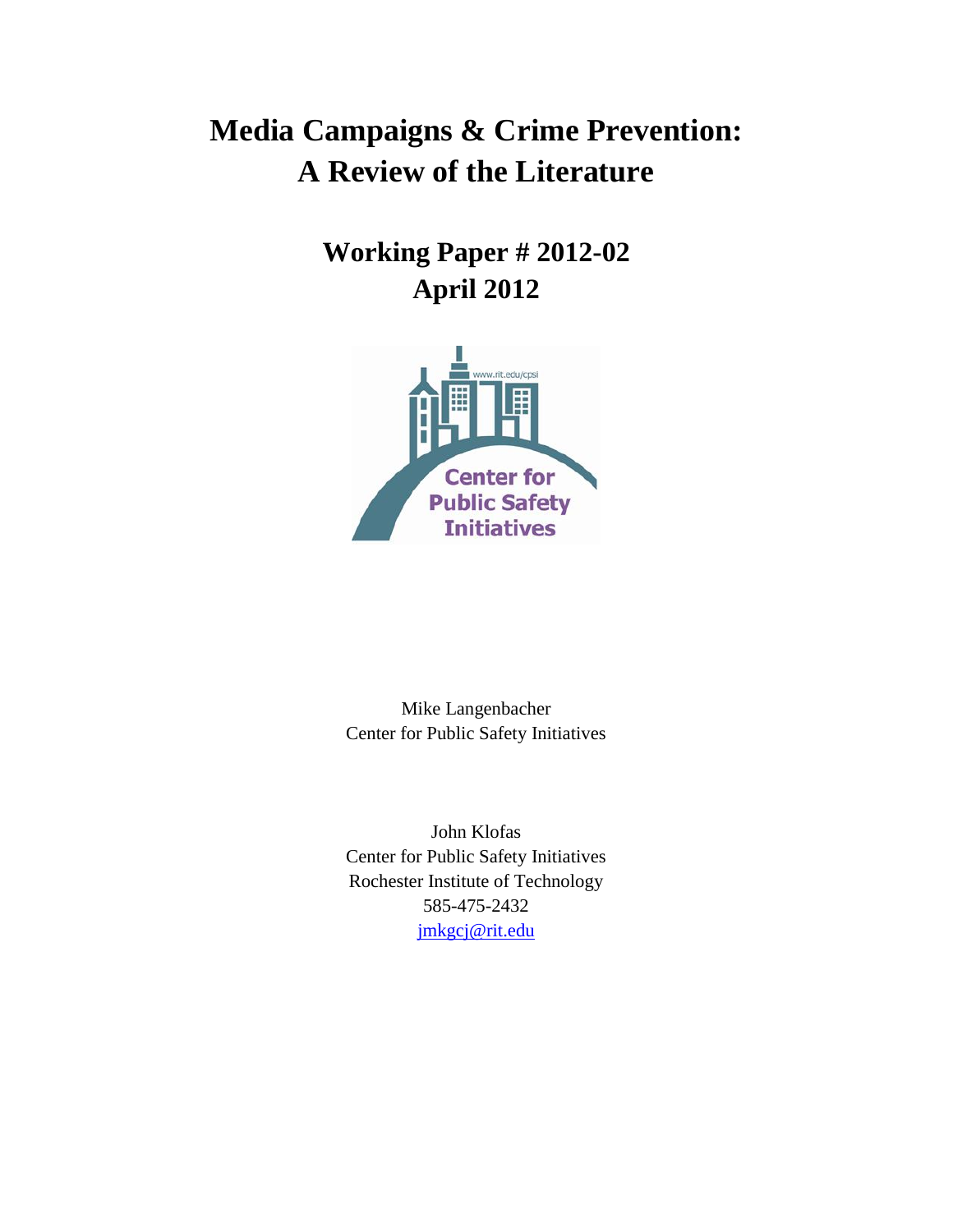## **Introduction**

This paper provides a brief review of research on the effectiveness of media campaigns in the prevention of crime. Media campaigns have been widely used in the Greater Rochester community. For over ten years Project Exile has used media campaigns to provide public information on the possible consequences of possessing and using illegal guns especially by persons with prior felony convictions. Project Safe Neighborhoods in Rochester and around the country also used public service announcements (PSAs) to discourage gun crime. Underlying focus group research showed that imprisoned offenders were most concerned about the impact of their incarceration on their families. That became the focus of the PSAs.

Expectations of the impact of crime prevention campaigns have often drawn on what have been regarded as successful campaigns in such areas as smoking cessation and prevention, and campaigns against drinking and driving. Unlike the anti-crime campaigns, these campaign and more general advertising has been intended to reach a wide audience and to prevent more casual behavior. The campaigns, however, do generally share the goal of deterrence.

## **Deterrence Theory**

Deterrence theory is the central theory upon which a vast majority of preventative measures and practices are based. The theory holds that human beings are rational actors that seriously consider the net gains and losses of any action before engaging in said action, and thus by altering the perception of gains and losses it is possible to dissuade individuals from engaging in unwanted actions or behaviors. Deterrence theory aims to alter the perception of risk and loss of certain activities by altering the individual's perceptions of three elements: severity of punishment, certainty of punishment and celerity of punishment.

The implementation of deterrence theory can be divided into two core categories, general and specific deterrence, based on the target audience. General deterrence targets the population as a whole, aiming to change society's perceptions about the severity, certainty and celerity of punishment. Rather than focusing on society as a whole, specific deterrence focuses instead upon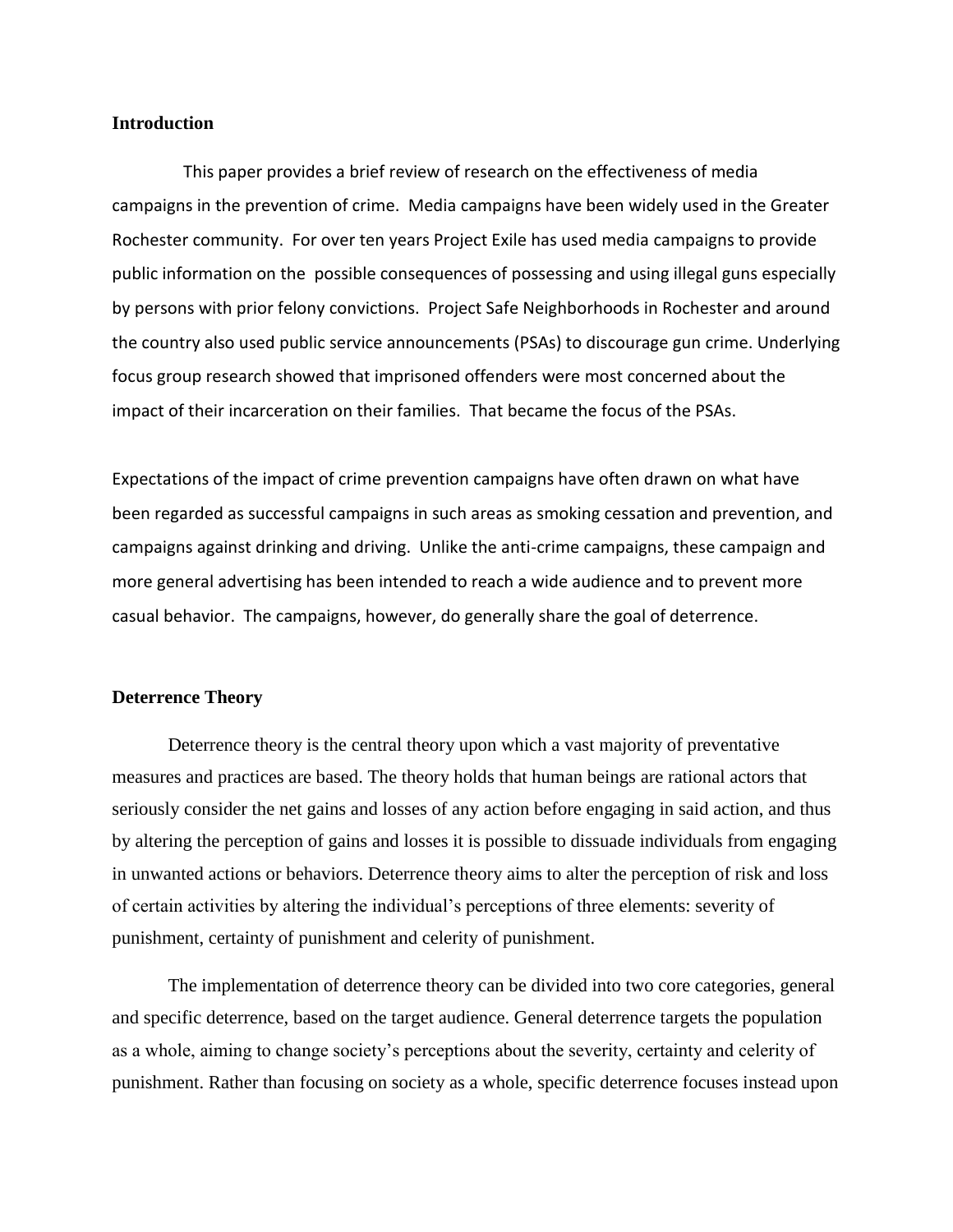individual offenders, aiming to deter future crime. Given their nature, most media campaigns fit into the category of general deterrence, often targeting the general population or at-risk populations.

#### **An Overview of Crime Prevention and Media Campaigns**

To understand some of the problems surrounding the study of the use of media in crime prevention, it is important that we are clear in what we consider to be a media campaign aimed at crime prevention. Barthe's 2006 study provides an excellent definition for *Prevention Publicity*, defining it as "(1) A planned effort (2) by an agency (3) to promote crime prevention practices (4) by creating distinct campaigns designed (5) to educate victims or deter offenders." Barthe goes on to say that this publicity passes relevant information onto the public, as well as potential victims and offenders; this publicity serves to inform and educate communities about a problem, introduce methods of target-hardening, or to warn of an increased police presence, with the aim of decreasing the opportunities for a crime to occur (2006).

While Barthe's definition of prevention publicity is fairly straightforward and clearly states the desired results for such campaigns (the education of victims and deterring of offenders), it is somewhat nebulous as to how such results are obtained. Lab, in his 2004 study of crime prevention programs, points out that most programs and organizations lack definite or easily identifiable goals. Often times they are the brainchildren of politicians, who often seek to use such programs to show that they are tough on crime or that they have been effective in reducing crime (Lab, 2004).This may lead to one of the major problems with the research surrounding prevention publicity: that without definite or clearly defined goals, most programs are evaluated on measures that do not pertain to their objectives (Lab, 2004; O'Keefe, 1985; Poyner, 1989). Perhaps as a result, Atkin and Decker point out that there exists only a limited understanding of the effects of prevention publicity, despite their now widespread use (as cited in Lab, 2004, p. ).

With a definition of prevention publicity and an acknowledgement of the some key issues in evaluating such campaigns, the next question that must be answered is in what cases have these campaigns been used effectively? While there is conflicting ideas on when deterrence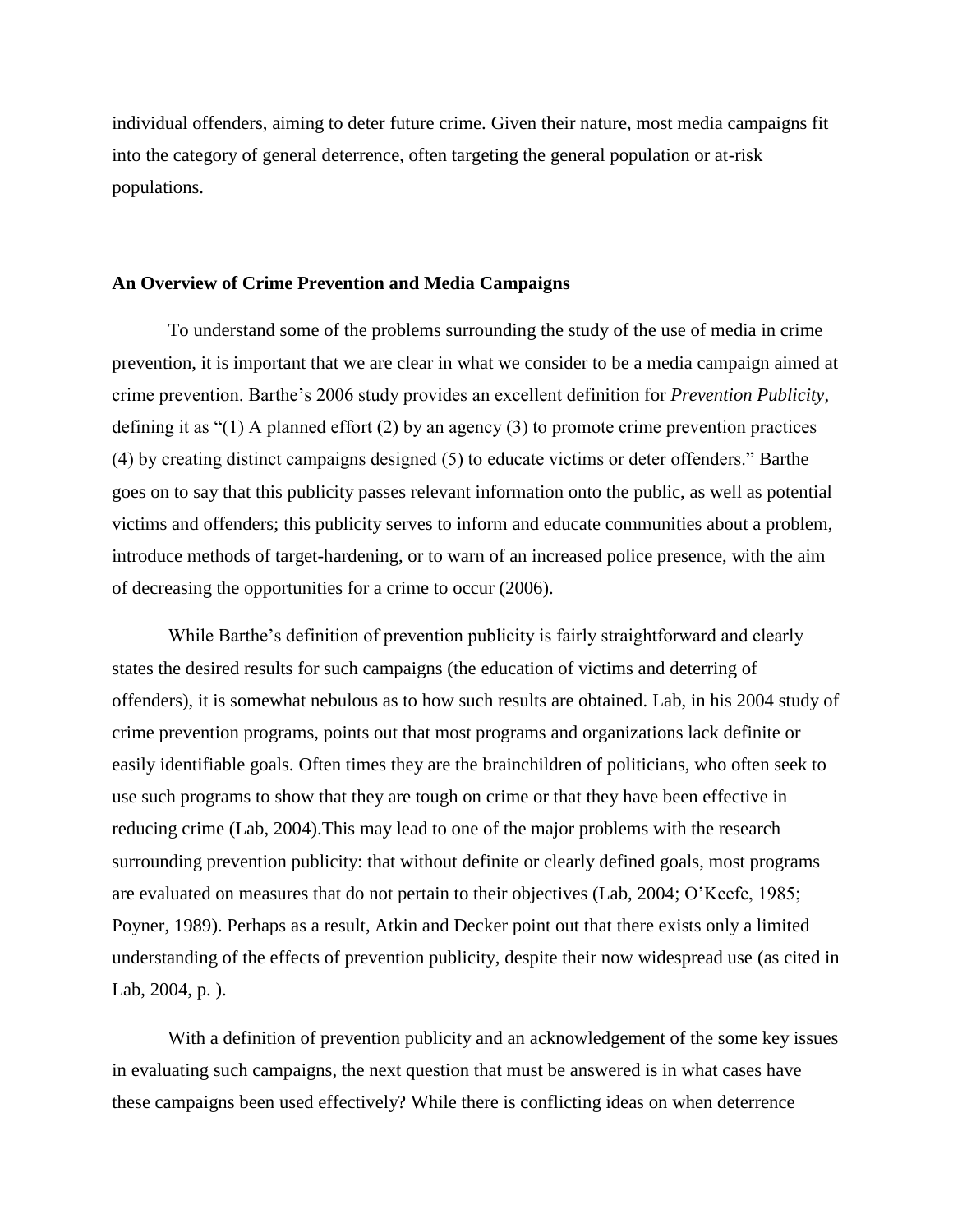works, there is a general agreement as to when it does not work. As previously stated, deterrence holds that offenders are rational actors who weigh potential gains and losses prior to acting. Thus, deterrent measures will work on crimes which involve some planning and forethought, but will likely have no effect on crimes of passion, which often involve little planning or forethought. It is generally agreed upon that property crimes and robbery are more susceptible to deterrence as compared to heat of the moment crimes, such as homicide and assault (Bailey, 1998; Bowers & Johnson, 2003; Kane, 2006). It also seems that prevention publicity campaigns may be better at affecting and changing attitudes than behaviors (Flexon & Guerette, 2009; O'Keefe, 1985; Riley & Mayhew, 1980), although there is some support that such campaigns can change the behaviors of the target audience (Beedle, 1984; Bowers & Johnson, 2003; Kane, 2006).

In short, prevention publicity is the planned usage of campaigns to prevent crimes, often by encouraging crime prevention practices in the target audience. Such programs may be plagued by unclear goals and by their very nature are difficult to evaluate in a quantifiable manner. The volumes of literature surrounding such programs offer mixed support, although there are a few general points upon which the majority of the literature agrees.

# **Effective Programs**

What makes an effective preventative media campaign? Based upon the points previously discussed, an effective campaign must have, at the very least: a clear goal and mission statement, a means by which to evaluate and measure its effectiveness, and it should target crimes which are susceptible to deterrence. There are several questions that an organization or agency should focus on answering prior to undertaking any campaign:

- Who or what organization or agency will be in charge?
- What are the goals of the campaign? How will the campaign be evaluated? How will success or failure be measured?
- Who is the target audience? Does the campaign target offenders, victims or both groups?
- Where, when and how will information be disseminated to the target audience?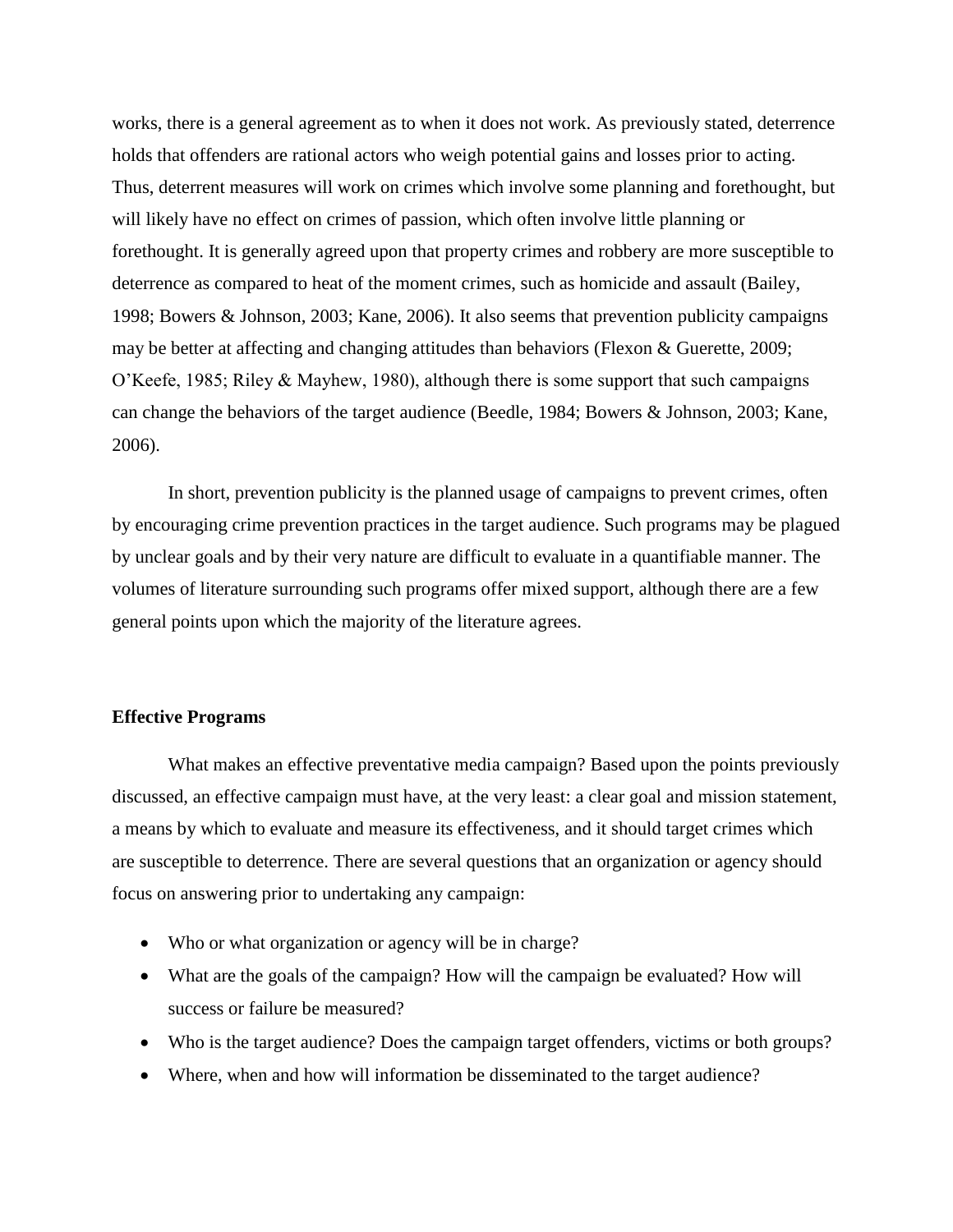Determining who will be in charge of the campaign is an important decision that should be made early on. Those involved in the campaign must create a structured and clear hierarchy, deciding on a form of leadership, who will be involved in planning and decision making, and who will have the final say in decisions. While those in political offices and positions can be extremely helpful in getting the ball rolling, Lab's study suggests that groups and campaigns shouldn't rely solely on such figures, and that campaigns that do often fall apart when this central figure leaves office (2004). Peter Goris' study on community crime prevention suggests that a core group of numerous groups and agencies involved in the community in question will bring numerous objectives, agendas and goals to the table,

"Each agency puts forward its own analysis and solution towards a certain phenomenon… these differences can be complementary to each other as well as contradictory… Moreover, the empirical data also confirm that these differences are not scattered throughout the several agencies. Rather than cluster these differences; police agencies on the one hand and welfare agencies on the other hand." (2001)

Goris argues that this conflict model approach may be the best for balancing the goals, agendas and ideas of the campaign, helping it to focus on strengthening communities and making them stronger (2001). Creating a clear and strong organizational hierarchy should be considered the central foundation of an effective campaign, and by placing an emphasis on co-operation between governmental bodies, local agencies and the public such programs may be made sustainable and better focused than campaigns ran by a single agency or group (Goris, 2001; Kelly, Caputo & Jamieson, 2005) .

Determining and creating a clear mission statement and goal is another problem that any campaign must address in order to be effective. Many campaigns and organizations involved with such campaigns often lack a clear goal or mission statement, and suffer an inability to measure the effectiveness of their efforts in a meaningful and quantifiable manner (Farrington, 1997; Lab, 2004; Poyner, 1989). Poorly planned or poorly executed campaigns may, in addition to wasting valuable resources, serve to increase the fear of crime, harm police and community relations, among other unintended consequences (Barthe, 2006). An organization or campaign's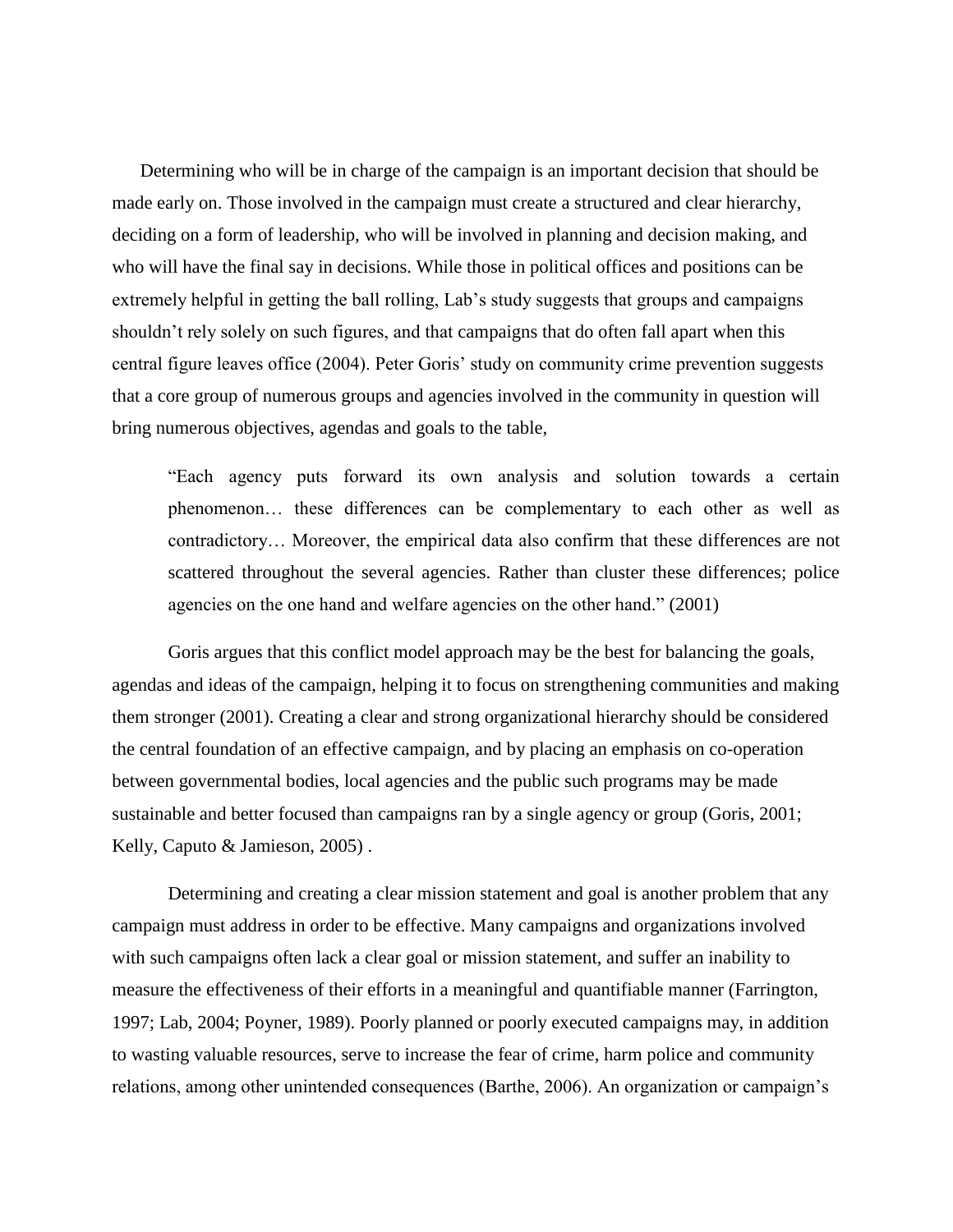goals and mission statements should be short and to the point, but also phrased in a positive manner, and should be easily understood by the general public (Barthe, 2006; Farrington, 1997; O'Keefe, 1985). Determining the goals of a campaign will also help in the determination of how to measure the effectiveness of the campaign, and if it was a success or failure.

Evaluating prevention publicity campaigns can be difficult, as they do not lend themselves to randomized experimental models (Farrington, 1997). The cheapest method of evaluation for such programs is to simply look at recorded crime rates before and after the implementation of the campaign, although this means of evaluation exposes the program to many threats of internal validity (Farrington, 1997). The best method of evaluation, Farrington argues, would be to look for a comparable sister-community in the same area as the experimental community, with risk factors and outcomes, such as crime, delinquency, substance abuse, adolescent misbehavior, etc., being measured in both communities prior to, during and after implementation of the program (1997).

Determining both the target audience and the means of getting information to them is another consideration that must be taken into account. As previously stated, most media-based crime prevention campaigns fall under the category of general deterrence, targeting the general population rather than specific offenders. That being said, the general population can be further divided into two possible audiences: potential victims and potential offenders. While there will be an overlap in which groups are reached, it should be decided early on if a campaign will target a single audience or both (Barthe, 2006). Some studies have suggested that targeting potential victims may be more effective than targeting potential offenders, as potential victims are more susceptible to positive alterations in their perceptions, attitudes and behaviors (Flexon  $\&$ Guerette, 2009; Riley & Mayhew, 1980), although there is some evidence to suggest that potential offenders may be reached and their behaviors altered, especially when given news of a change in policy regarding related crimes or a crackdown on certain offenses (Riley & Mayhew, 1980; Kane, 2006). Such positive changes may lead to increased awareness of criminal activity, as well as increased trust in law enforcement officials along, increased reporting of crimes and suspicious behaviors, and increased participation in crime prevention groups and organizations (O'Keefe, 1985; Riley & Mayhew, 1980).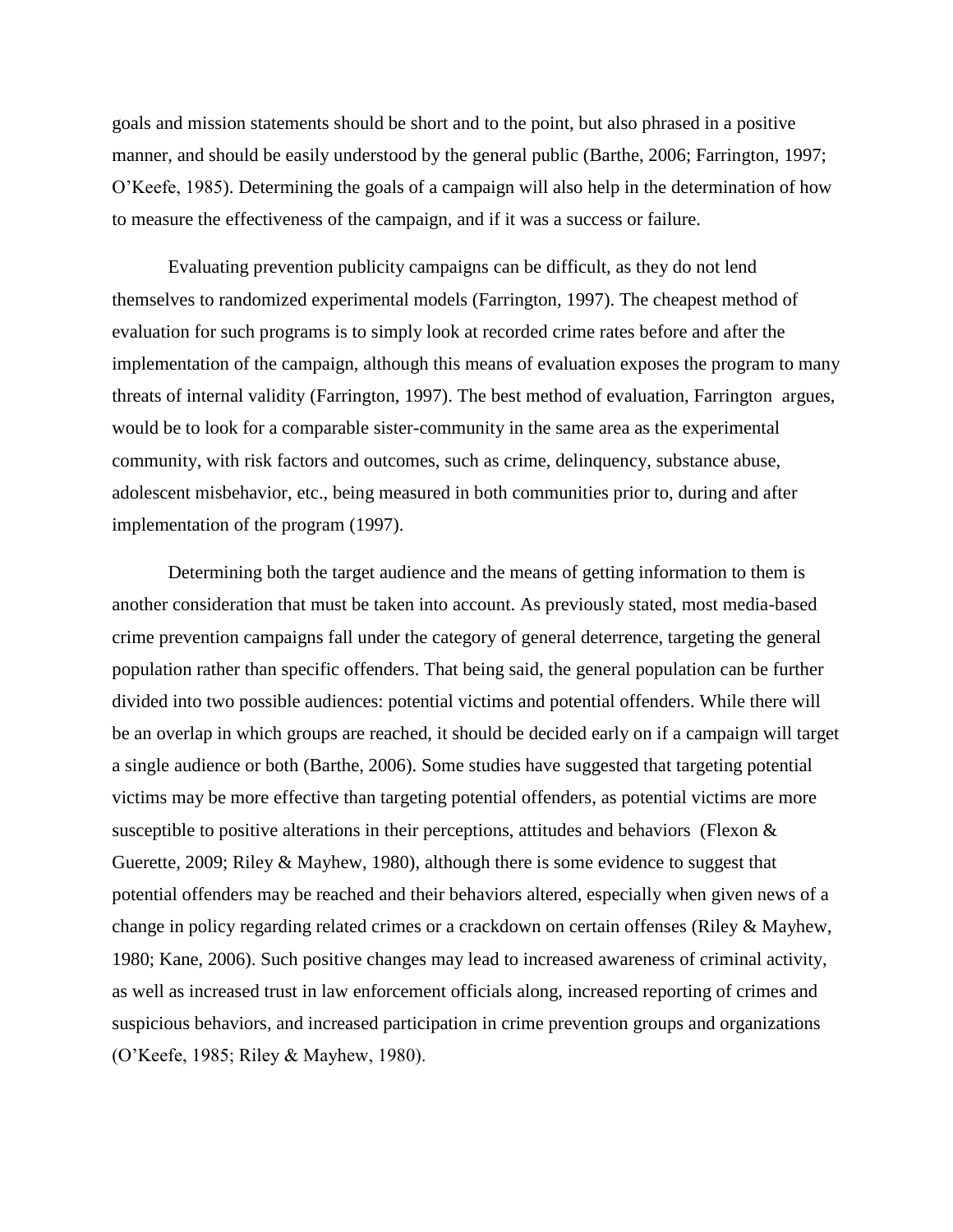As with the target audience, it is important that the method of disseminating information be considered as well. Barry Poyner's 1989 meta-analysis of 122 crime prevention campaigns and the studies surrounding them examined what methods of information distribution seemed to be the most effective. Breaking crime prevention campaigns into six general categories (Campaigns and publicity, Policing and other surveillance, Environmental design or improvement, Social and community services, Security devices, and Target removal or modification), Poyner found that numerous methods looked promising in the prevention and reduction of crime. Publicity for crime prevention projects and the use of doorstep campaigns by the police were the two highest scoring methods, with several other methods, such as focused policing, employment of concierges in apartment blocks and the use of design changes to improve surveillance also scoring well (Poyner, 1989). Of the campaigns and publicity methods, doorstep campaigns were the most effective, followed by publicity for the project, signs and posters, property marking and security surveys, police talks in schools, and advertising the usage of security devices (Poyner, 1989). Other studies have also pointed to public safety announcements (PSAs) and brochures as effective means of disseminating information and promoting positive behaviors (O'Keefe, 1985; Beedle, 1984), and that exposure to multiple types of media increased the likelihood of positive change (Riley & Mayhew, 1980).

In summary, an organization or agency that wishes to run an effective campaign must create a clear and structured hierarchy, especially if the campaign is a multi-agency campaign. The campaign must have a clear and concise mission statement that the general public should be able to understand, appreciate and rally behind. Alongside definite goals, there should be a definite means of evaluating the success or failure of the program, one that preferably looks beyond the changes in crime rates in the community or area targeted. A target audience should be determined, along with a method of reaching said audience. While some studies suggest that targeting potential victims is more effective than targeting potential offenders, it is possible to target and reach both groups. Finally, a method by which to disseminate information should be chosen, although evidence shows that exposure to multiple methods of dissemination is more likely to result in positive changes (For Poyner's table of effective methods, see Appendix A).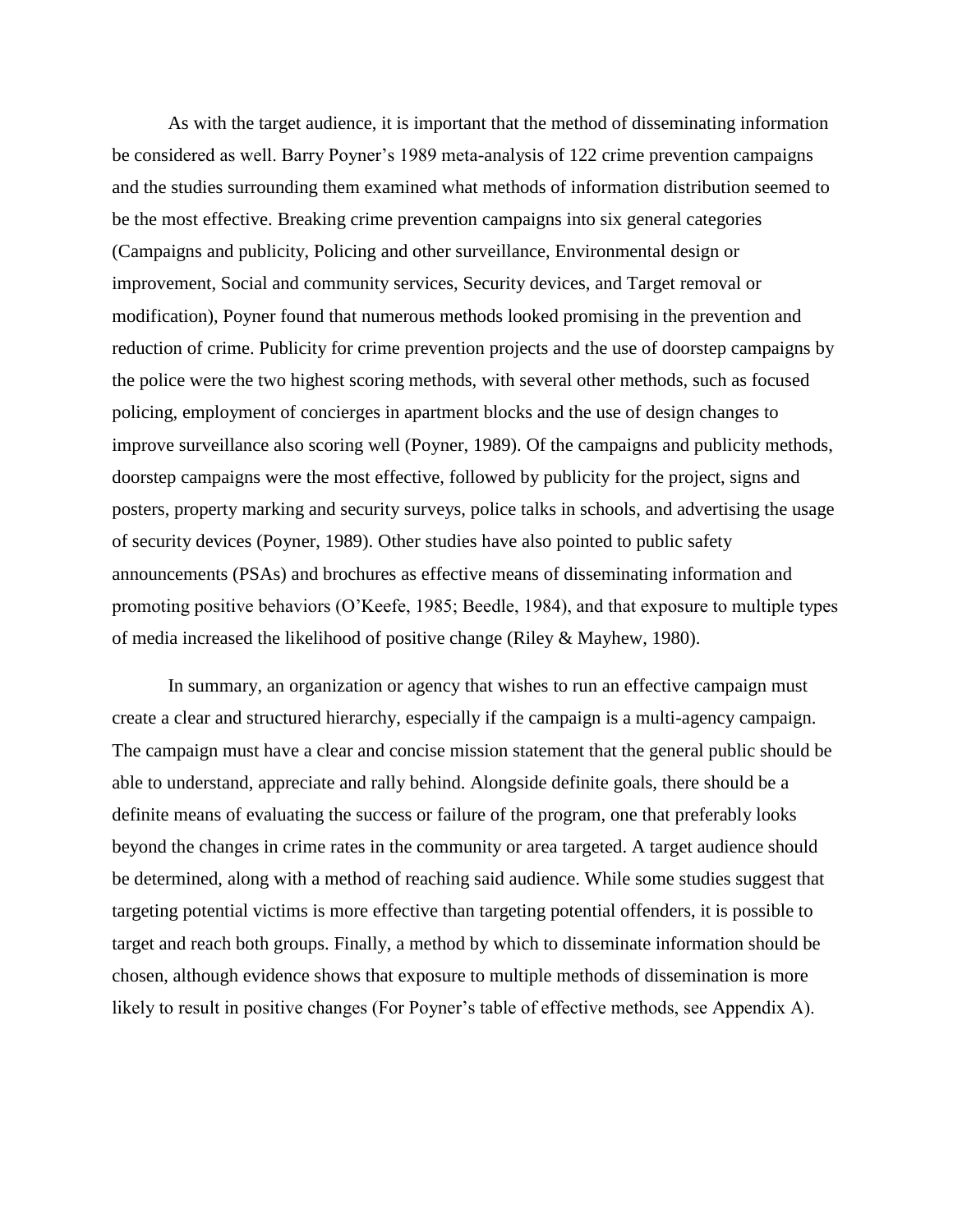## **Conclusion**

While the use of media campaigns in crime prevention is relatively new, many of the same issues and arguments that have plagued deterrence theory have proven troublesome for the quantitative evaluation of media-based crime prevention campaigns. The literature surrounding such campaigns is divided and provides a mixed support for such campaigns, although there are some key elements that the literature agrees upon. Firstly, one of the major failings in the majority of such campaigns is a lack of formal organization and goals. Without clear and definite goals, it is difficult to measure the effectiveness and success of any such campaign, and results are often based simply on any changes in the number of arrests for related crimes in the area.

While the literature behind prevention publicity campaigns offers mixed support, those that support prevention publicity campaigns make it clear that effective campaigns must have a clear and concise mission statement that the general public should be able to understand, appreciate and rally behind, a clear means of evaluating the effectiveness and the success or failure of the program. Effective campaigns must also have a clear target audience, along with a method of reaching said audience. Evidence also suggests that exposure to multiple forms of media and publicity increase the likelihood that campaigns will be effective, with an effective campaign implementing and exposing its target audience to multiple methods of information dissemination.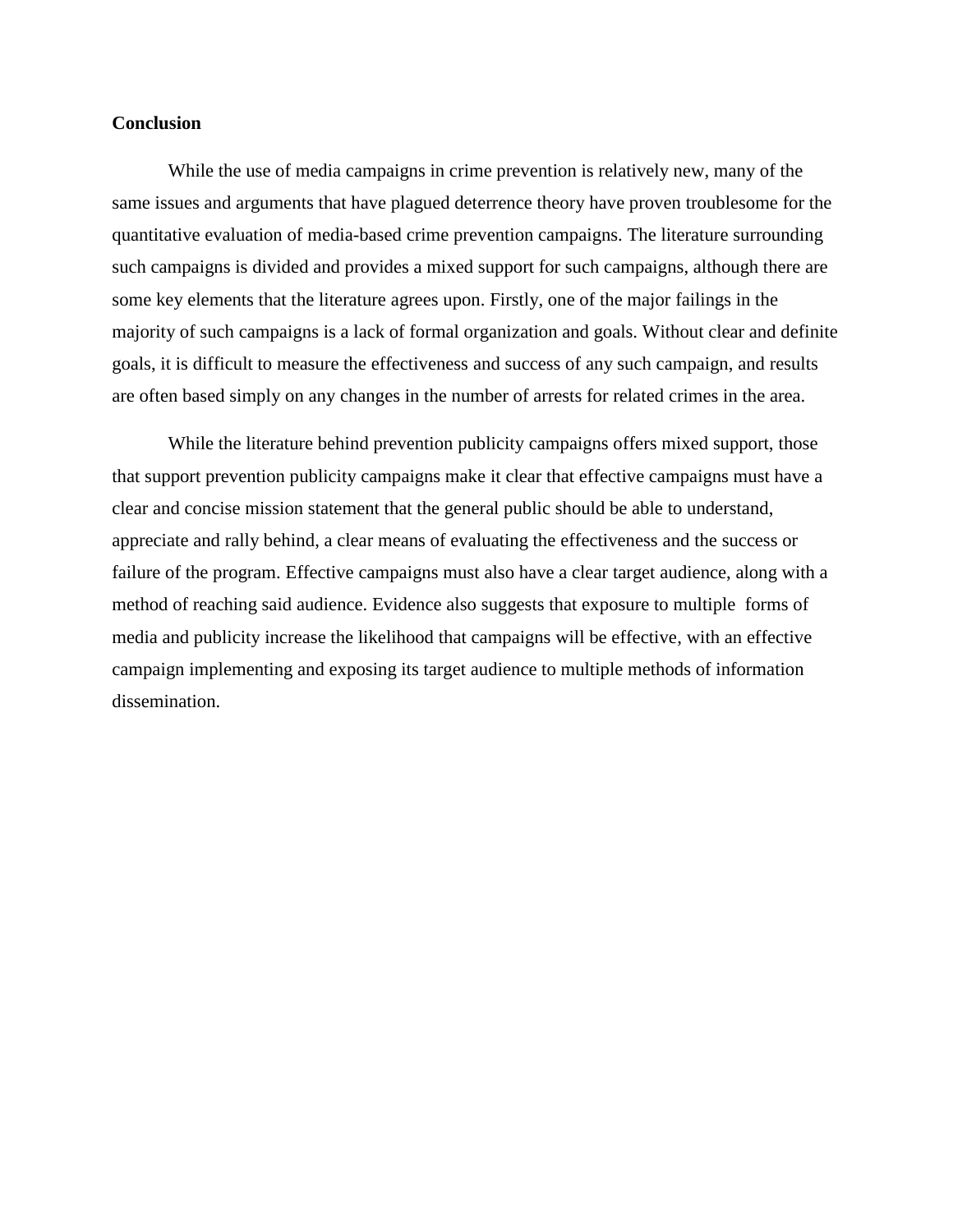**Appendix A** Poyner's Table of Overall Effectiveness of Crime Prevention Measures

# Table 2: Overall Effectiveness of Measures

| Group and type of preventive measure |                                                                                    |              | +2 +1+0 |        | -1     | Av.          |
|--------------------------------------|------------------------------------------------------------------------------------|--------------|---------|--------|--------|--------------|
| A.                                   | CAMPAIGNS AND PUBLICITY (74 citings)                                               | 37           | 24      | 11     | 2      | 1.30         |
| A1                                   | Advertising/publicity to encourage the use of<br>security devices                  | 4            | 5       | 7      | 1      | .71          |
| A2                                   | Property marking                                                                   | 8            | 5       | 3      | 0      | 1.31         |
| АЗ                                   | Publicity for the project                                                          | 9            | 4       | 0      | 0      | 1.69         |
| A4                                   | Security surveys                                                                   |              | 7       | 1      | 0      | 1.31         |
| A5                                   | Doorstep campaigns by the police                                                   |              | ź<br>0  | 0      | 0      | 1.78         |
| A6                                   | Police talk in schools                                                             | 5722         |         | 0      | 1      | 1.00         |
| Α7                                   | Anti-shoplifting signs and posters                                                 |              | 1       | 0      | 0      | 1.67         |
| R                                    | POLICING AND OTHER SURVEILLANCE                                                    |              |         |        |        |              |
|                                      | (68 citings)                                                                       | 36           | 20      | 10     | 2      | 1.32         |
| B1                                   | Neighborhood or block watch                                                        | 5            | 10      | 3      | 0      | 1.11         |
| B2                                   | Increased police patrols                                                           | 6            | 4       | 4      | 1      | 1.00         |
| B3                                   | Focused or saturation policing                                                     | 10           | 2       | 1      | 0      | 1.69         |
| B4                                   | CCTV surveillance                                                                  | 7            | 0       | 1      | 1      | 1.44         |
| B5<br>B6                             | Citizen and vigilante patrols                                                      | 1            | 3       | 1      | 0      | 1.00         |
| В7                                   | Concierges                                                                         | 3<br>2       | 1       | 0      | 0      | 1.75         |
| B8                                   | Increased staffing of facilities<br>Security guards for housing blocks             | $\mathbf{I}$ | 0<br>o  | 0<br>0 | 0<br>0 | 2.00<br>2.00 |
| B9                                   | Extra ticket inspection staff                                                      | 1            | 0       | 0      | 0      | 2.00         |
| c.                                   | ENVIRONMENTAL DESIGN/IMPROVEMENT                                                   |              |         |        |        |              |
|                                      | (45 citings)                                                                       | 24           | 12      | 9      | 0      | 1.33         |
| C1                                   | Lighting                                                                           | 6            | 4       | 1      | 0      | 1.45         |
| C2                                   | Fencing                                                                            | 4            | 1       | 2      | 0      | 1.29         |
|                                      | Design changes to improve surveillance by staff                                    | 4            | 1       | 0      | 0      | 1.80         |
| C3                                   |                                                                                    |              |         |        |        | 1.20         |
| C4                                   | Cleanup of aeighborhood                                                            | 3            | 0       | 2      | 0      |              |
| C5                                   | Physical improvements to housing (modernization,                                   |              |         |        |        |              |
|                                      | painting, etc.)                                                                    | 1            | 1       | 2      | 0      | .75          |
| Œ                                    | Landscaping                                                                        | 1            | ı       | 2      | 0      | .75          |
| C7                                   | Security screens for staff                                                         | 1            | ı       | 0      | 0      | 1.50         |
| C8                                   | Road closure or street changes                                                     | 1            | 1       | 0      | o      | 1.50         |
| C9.<br>C10                           | Improved visibility of store interiors                                             | 1            | 1       | 0      | 0      | 1.50         |
| C11                                  | Wider market gangways                                                              | 1<br>1       | 0<br>0  | 0<br>0 | 0<br>0 | 2.00<br>2.00 |
| C12                                  | Parking meters designed to display last coins<br>Secure bicycle compound at school | 0            | 1       | 0      | 0      | 1.00         |
| D.                                   | SOCIAL AND COMMUNITY SERVICES                                                      |              |         |        |        |              |
|                                      | (27 citings)                                                                       | 3            | 4       | 16     | 4      | .22          |
| D1                                   | Forming a Residents' Association (public-                                          |              |         |        |        |              |
| D2                                   | sector housing)                                                                    | 2            | 1       | 4      | 1      | .50          |
| D3                                   | Organized recreational activities for young people                                 | 0            | 1       | 4      | 0      | .20          |
| D4                                   | Providing youth and community centres or play areas                                | 1<br>0       | 1       | 2      | 1<br>0 | .40          |
| DS                                   | Localized housing services (public sector housing)<br>Counseling and social work   |              | 1       | 2      | 0      | .33<br>.00   |
| D6                                   | Education projects                                                                 | 0<br>0       | 0<br>0  | 3<br>1 | 2      | - 67         |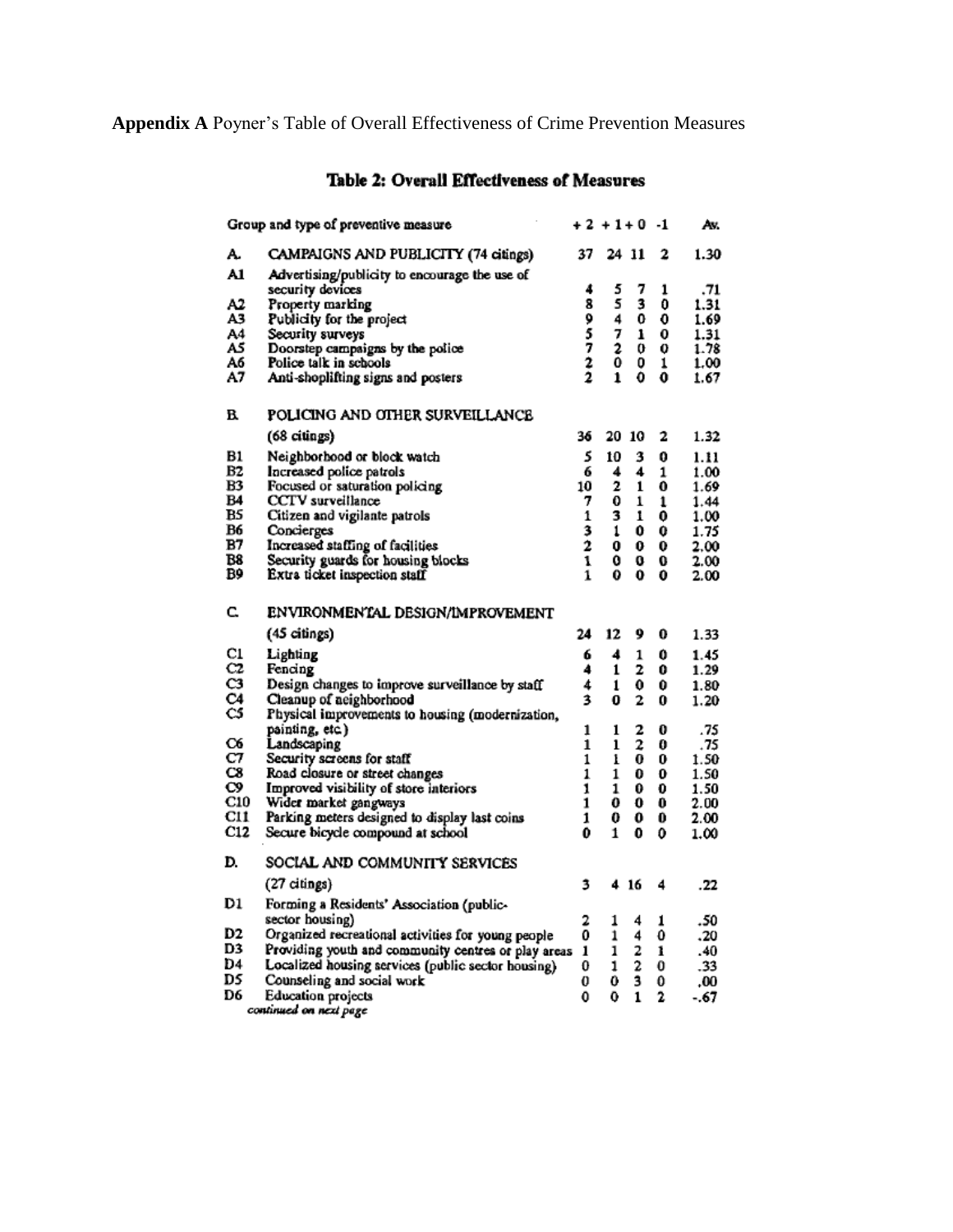| SECURITY DEVICES (26 citings)                     |                                                                                                                                                                                                                                                           | 7           | 5      | 0 | 1.35 |
|---------------------------------------------------|-----------------------------------------------------------------------------------------------------------------------------------------------------------------------------------------------------------------------------------------------------------|-------------|--------|---|------|
|                                                   | 5                                                                                                                                                                                                                                                         | 5           | 2      | 0 | 1.25 |
| Electronic access control                         |                                                                                                                                                                                                                                                           | 0           | 1      | 0 | 1.67 |
| Burglar alarms                                    | 0                                                                                                                                                                                                                                                         | 2           | 2      | 0 | .50  |
|                                                   |                                                                                                                                                                                                                                                           | 0           | 0      | 0 | 2.00 |
| Increased security of drug cabinets in pharmacies |                                                                                                                                                                                                                                                           | 0           | 0      | 0 | 2.00 |
| Chaining of retail goods on display               |                                                                                                                                                                                                                                                           | 0           | 0      | Q | 2.00 |
| TARGET REMOVAL OR MODIFICATION                    |                                                                                                                                                                                                                                                           |             |        |   |      |
|                                                   |                                                                                                                                                                                                                                                           |             |        |   | 1.80 |
|                                                   | 2                                                                                                                                                                                                                                                         | 0           | 0      | 0 | 2.00 |
| Reducing amount of cash in tills                  |                                                                                                                                                                                                                                                           |             | 0      | o | 1.50 |
| Removing coin-operated gas/electricity meters     |                                                                                                                                                                                                                                                           | Ω           | o      | 0 | 2.00 |
| OTHER (4 citings)                                 |                                                                                                                                                                                                                                                           |             |        |   |      |
|                                                   |                                                                                                                                                                                                                                                           | o           | o      | 0 | 2.00 |
|                                                   |                                                                                                                                                                                                                                                           | 0           | 0      | 0 | 2.00 |
|                                                   |                                                                                                                                                                                                                                                           | 0           | 0      | Û | 2.00 |
| Escorting senior citizens (OAPs)                  | O                                                                                                                                                                                                                                                         | 1           | 0      | 0 | 1.00 |
|                                                   | Improving domestic door and window locks<br>Car steering-column locks<br>(5 citings)<br>Exact fare systems on buses<br>ID required for use of personal checks<br>Publicly identifying the most shoplifted items<br>Rewarding children for not shoplifting | 5<br>2<br>4 | 1<br>1 | 0 | 0    |